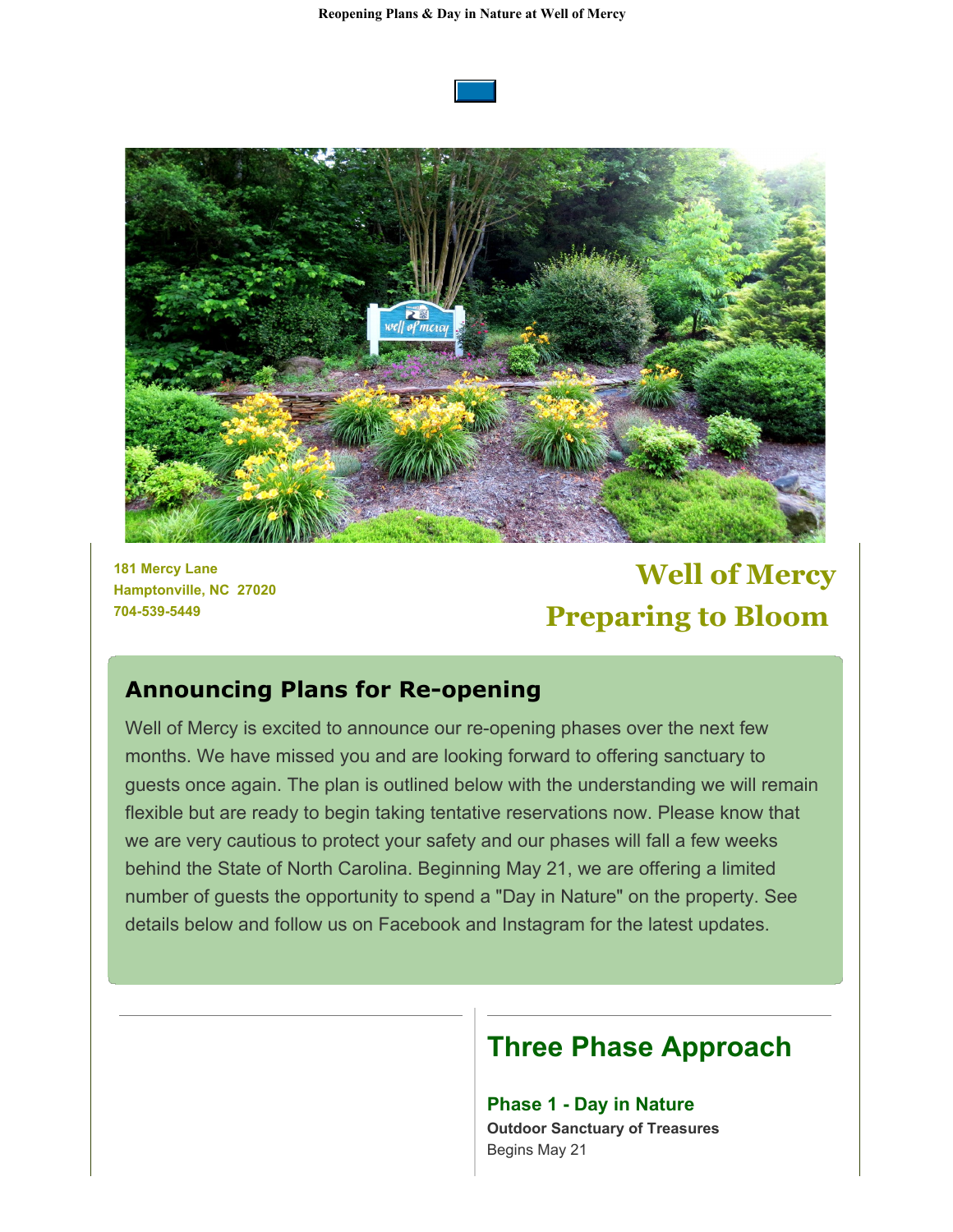

A "Day in Nature" gives you the opportunity to feel the solid earth beneath your feet, to walk the quiet wooded trails, and to TAKE A DEEP BREATH, to EXHALE, and CONNECT with God. These day visits are the beginning of our gradual reopening. Enjoy an unstructured day in nature.

This "Day in Nature" offers an opportunity for quiet sanctuary in nature on Well of Mercy's 110 acre property. Advance reservations required.

#### [Register Online](https://cts.vresp.com/c/?WellofMercy/9bd92f26b8/1100c4dba2/3f2e973289)

Limited to 10 individuals / day Multiple Days Available

## **Health & Safety are Our Top Priority**

The health and safety of our staff and guests is and will continue to be our top priority. We are taking several precautions to keep you safe which include but are not limited to:

- Staff & guests required to wear face coverings at check-in and indoor/covered spaces during Phase 1-2
- Hand sanitizer at entrance of every structure
- Social distancing honored including chair spacing
- Limit number of guests during Phase 1-2
- Daily sanitizing in public spaces of light switches, door handles, public restrooms, and major touch points
- Guest rooms sanitized after each stay
- Personalized in-room coffee stations and individually packaged breakfast items
- Maximum 10 Individuals
- Explore 2.5 miles of walking trails, Labyrinth and Gazebo, Laura's Place, Prayer Stations, Mother's Garden, and Well House front porch rockers
- 10am-4pm; Bring a picnic
- For individuals not a group
- Chapel restrooms available
- **[Register & Pay Online](https://cts.vresp.com/c/?WellofMercy/9bd92f26b8/1100c4dba2/582c99f5b5)**

#### **Phase 2 - Overnight Stays**

**Limited Occupancy** Begins July 1

- 3 people/house & 1 cottage; MAX 7 overnight guests
- Minimum 2 night stay
- Rooms are empty 1 full week between stays
- Day in Nature  *day guests continue*
- Call Office to Reserve

#### **Phase 3 - Overnight Stays**

**Regular Occupancy** Tentatively During August

- Minimum 2 night stay
- No Turnovers, i.e., no prior guests the same week in same room
- Day in Nature  *day guests continue*
- Call Office to Reserve



**All visits require advance reservations.**

## **Preparing for Your Visit**